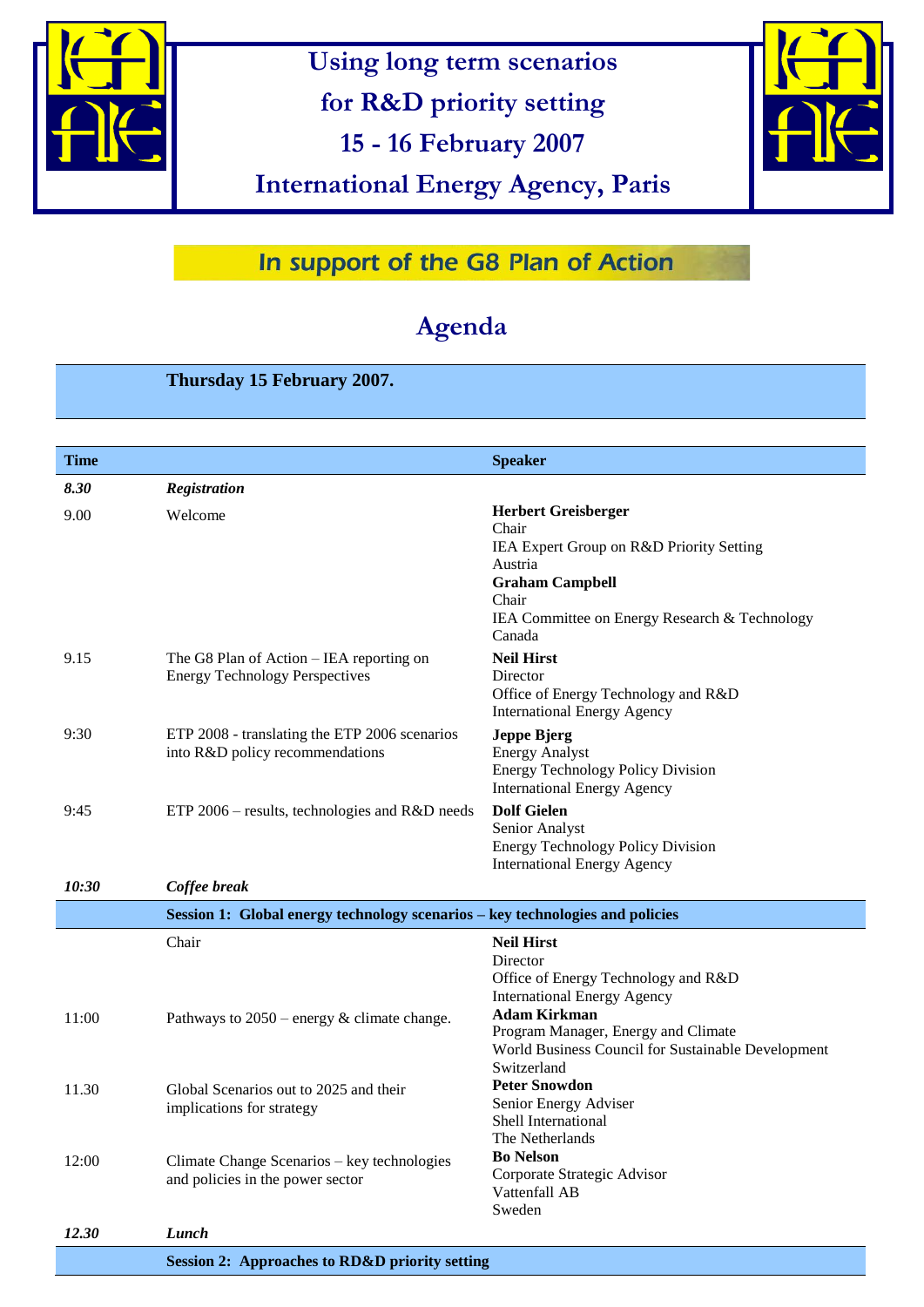

**An IEA Workshop:**

**Using long term scenarios for R&D priority setting**



**15-16 February 2007, International Energy Agency, Paris**

# Chair **Egil Ofverholm**

|                     |                                                                                       | Swedish Energy Agency<br>Sweden                                                                 |  |
|---------------------|---------------------------------------------------------------------------------------|-------------------------------------------------------------------------------------------------|--|
| 14:00               | Insights from the use of MARKAL for R&D                                               | Paul (Chip) Friley                                                                              |  |
|                     | priority setting for electricity supply and                                           | <b>Energy Sciences and Technology Department</b>                                                |  |
|                     | electricity end-use technologies                                                      | <b>Brookhaven National Laboratory</b>                                                           |  |
|                     |                                                                                       | <b>United States</b>                                                                            |  |
| 14:30               | Insights from strategic technology roadmap and                                        | <b>Makoto Akai</b>                                                                              |  |
|                     | back casting approach - Energy Technology                                             | <b>Senior Research Scientist</b>                                                                |  |
|                     | Vision 2100                                                                           | National Institute of Advanced Industrial Science and                                           |  |
|                     |                                                                                       | Technology (AIST)<br>Japan                                                                      |  |
|                     |                                                                                       | <b>Per Dannemand Andersen</b>                                                                   |  |
| 15:00               | Insights from qualitative methodologies for R&D<br>priority setting                   | Head of Programme, Systems Analysis Department                                                  |  |
|                     |                                                                                       | Risø National Laboratory                                                                        |  |
|                     |                                                                                       | Denmark                                                                                         |  |
| 15:30               | <b>Coffee Break</b>                                                                   |                                                                                                 |  |
|                     | <b>Session 3: R&amp;D priorities and technology policies</b>                          |                                                                                                 |  |
|                     | Chair                                                                                 | <b>Isabel Cabrita</b>                                                                           |  |
|                     |                                                                                       | Director,                                                                                       |  |
|                     |                                                                                       | INETI – National Institute of Industrial Engineering and                                        |  |
|                     |                                                                                       | Technology<br>Portugal                                                                          |  |
|                     |                                                                                       | <b>Robert C. Marlay</b>                                                                         |  |
| 16:00               | Using long term scenarios for R&D priority                                            | Director, Office of Science Policy                                                              |  |
|                     | setting in United States                                                              | U.S. Department of Energy                                                                       |  |
|                     |                                                                                       | <b>United States</b>                                                                            |  |
| 16:30               | Using long term scenarios for R&D priority                                            | <b>Angel Perez Sainz</b>                                                                        |  |
|                     | setting in the $7th$ Framework Programme                                              | Head of Unit                                                                                    |  |
|                     |                                                                                       | Energy Research - Horizontal Aspects and Coordination                                           |  |
|                     |                                                                                       | <b>European Commission</b>                                                                      |  |
| 17:00               | Technology and innovation policies in OECD                                            | <b>Dirk Pilat</b>                                                                               |  |
|                     | countries. Perspectives for energy technology                                         | Head, Science and Technology Policy Division<br>Directorate of Science, Technology & Innovation |  |
|                     | R&D.                                                                                  | Organisation for Economic Development and Cooperation                                           |  |
| 17:30               |                                                                                       | <b>Clemens Cremer</b>                                                                           |  |
|                     | Improving the efficiency of research $\&$<br>development in energy research policy by | Systems and Innovation Research                                                                 |  |
|                     | making use of innovation science insights                                             | Fraunhofer Institute                                                                            |  |
|                     |                                                                                       | Germany                                                                                         |  |
| <i><b>18:00</b></i> | Cocktail                                                                              |                                                                                                 |  |
|                     |                                                                                       |                                                                                                 |  |